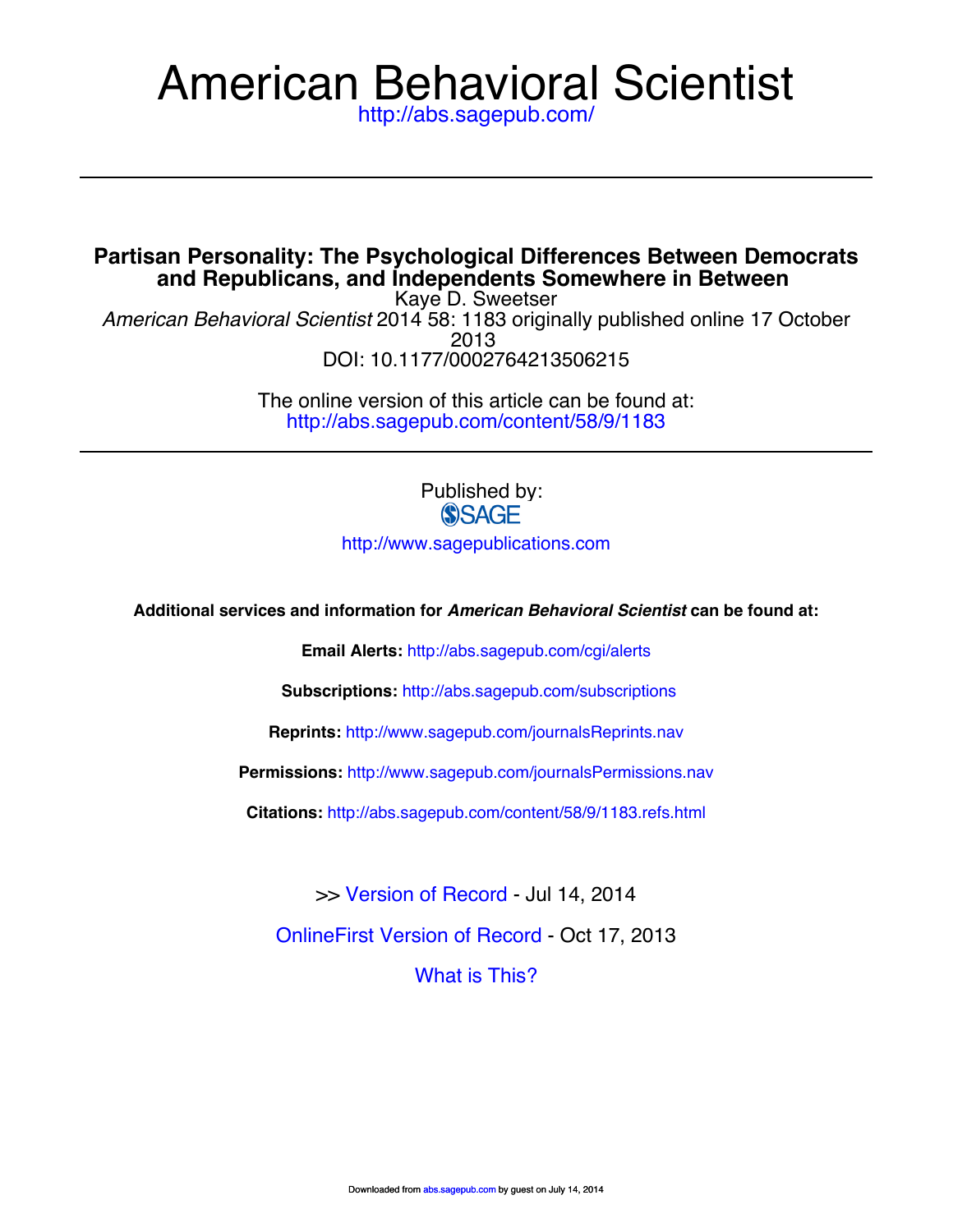**Partisan Personality: The Psychological Differences Between Democrats and Republicans, and Independents Somewhere in Between**

American Behavioral Scientist 2014, Vol. 58(9) 1183–1194 © 2013 SAGE Publications Reprints and permissions: sagepub.com/journalsPermissions.nav DOI: 10.1177/0002764213506215 abs.sagepub.com



**Kaye D. Sweetser1**

#### **Abstract**

Focusing on the psychological underpinnings of partisanship, this study asks whether there is a difference in the personality profile for self-described Democrats and Republicans. Using a survey of young voters  $(N = 610)$ , psychological measures such as the Big Five personality dimensions and locus of control were measured in conjunction with standard political interest variables such as political cynicism and political information efficacy. The results indicate supporters for the two major parties are wired differently, in line with previous findings about ideology. Democrats were driven by an external locus of control and Republicans by an internal locus. This research finds self-identified Independents as truly being somewhere in between.

#### **Keywords**

political party, personality, big five, locus of control, Republican, Democrat, Independent

The study of political parties has often focused on the masses—how the parties operate and move as a whole. One party is considered the "social" party, supporting labor movements or education while another may be more closely tied to issues of defense (Lane, 1955). Even this research that focuses on the differences between the two major parties in the United States, the Republicans and Democrats, focuses on how each of the groups either feel about an issue in the case of agenda setting or what sources each

#### **Corresponding Author:**

Kaye D. Sweetser, San Diego State University, 5500 Campanile Dr., San Diego, CA 92182-4561, USA. Email: sweetser@uga.edu

<sup>1</sup>San Diego State University, San Diego, CA, USA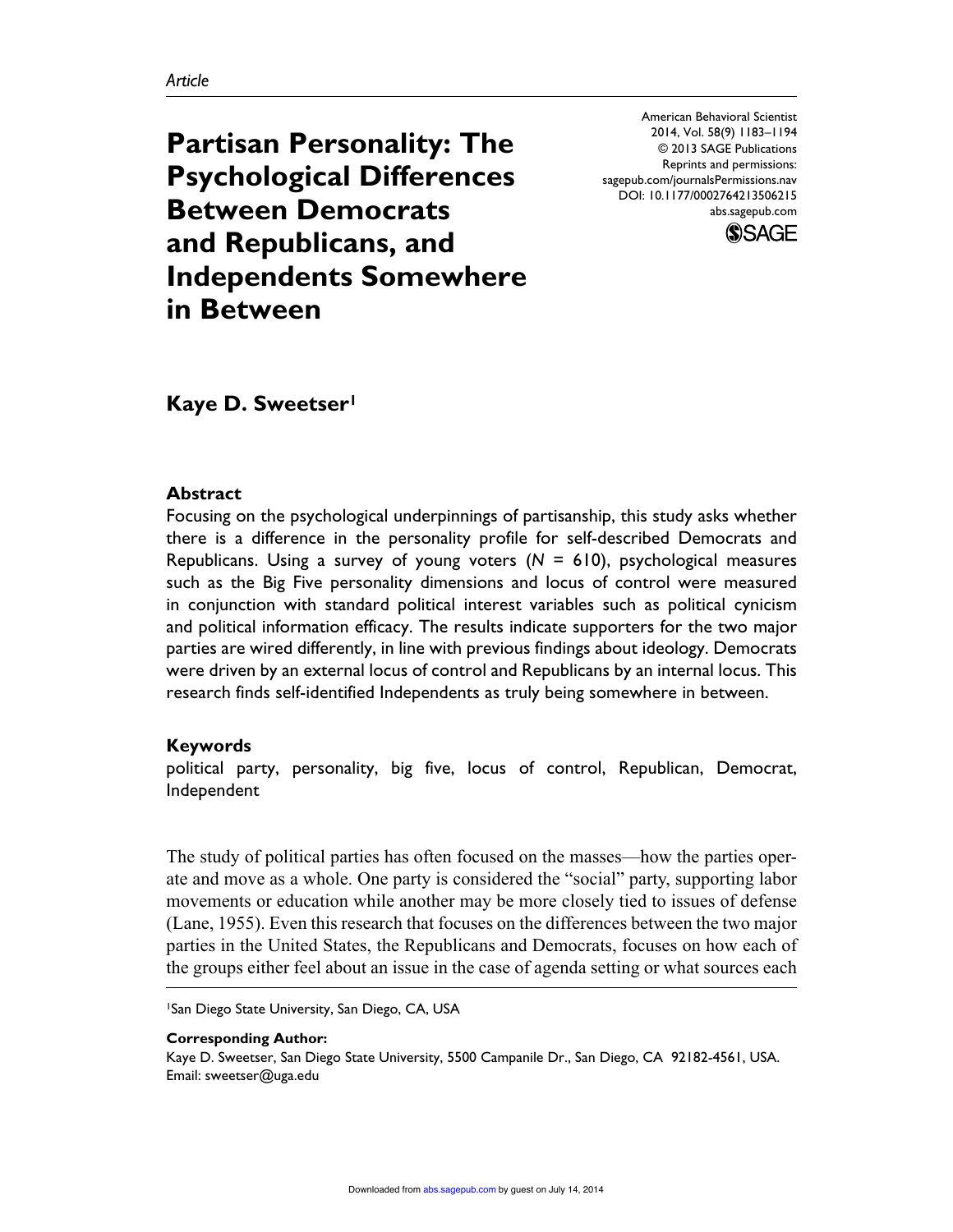group relies on with regard to media consumption. Indeed, there are few studies that focus on political party identification that bring that the focus down to the individual himself or herself. From that first moment when an individual decides that he or she is affiliated with a particular political party, there must be something within that person that makes him or her feel more Democrat or more Republican. What internal, psychological differences are there between newly affiliated Republicans and Democrats?

Focusing on this question, this study investigates those psychological drives within those new to political parties to determine if there are differences. Specifically, this study examines the personality to see if there is a difference between those who choose to affiliate with the Democratic Party versus those who affiliate with the Republican Party.

The 2012 U.S. presidential election proved to be a choice backdrop for such an investigation of one's internal psychological characteristics and its relationship to political party identification. The stage for the 2012 presidential campaign was electrified with partisanship. Democrats held strong to the idea that "we built this" nation together while Republicans focused on the individual efforts of Americans' hard work ethic. Such a philosophical conflict appeared a textbook example of the psychology concept of locus of control, a personality indicator that speaks to where one feels the power in one's life lies. As such, this study investigates the psychological underpinnings of partisanship to reveal a personality profile of both self-described Democrats and Republicans.

#### *Personality in Politics*

Personality within politics has generally been focused on what is commonly called the Big Five, referring to the number of personality dimensions psychology scholars focus on. These dimensions can be measured a number of ways from longer-form surveys to very brief surveys with just five items on it. The dimensions of personality within this worldview are agreeableness, openness to experiences, emotional stability (the inverse of which is called neuroticism), extroversion, and conscientiousness.

In the middle of the past century, Lane (1955) pointed out that "the personality of the individual voter has tended to be overlooked for its influence minimized" (p. 173). Though it has been nearly 60 years—and 15 presidential elections—since that statement was made, scholars have still not truly examined the role of personality in political ideology. Much has changed with the world since Lane's (1955) scholarly inquiry, and with the rise of the importance of personality as evidenced through the popularity of social media, the question of what personality divisions exist on an individual level among today's two-party system remains relevant. Cooper, Golden, and Socha (2013) admit that while scholars accept personality has a role in political opinion, there is not much understanding regarding specific personality factors that matter and how they influence political behavior (p. 68). Furthermore, when specific personality factors are studied the only consistent results scholars find occur within a few dimensions, such as openness to new experiences, extraversion, and conscientiousness. Indeed, Ha, Kim, and Jo (2013) submit that the variations found among studies examining personality may be due to differences in measuring personality, sampling variations, and perhaps cultural differences (U.S.-based studies vs. international studies).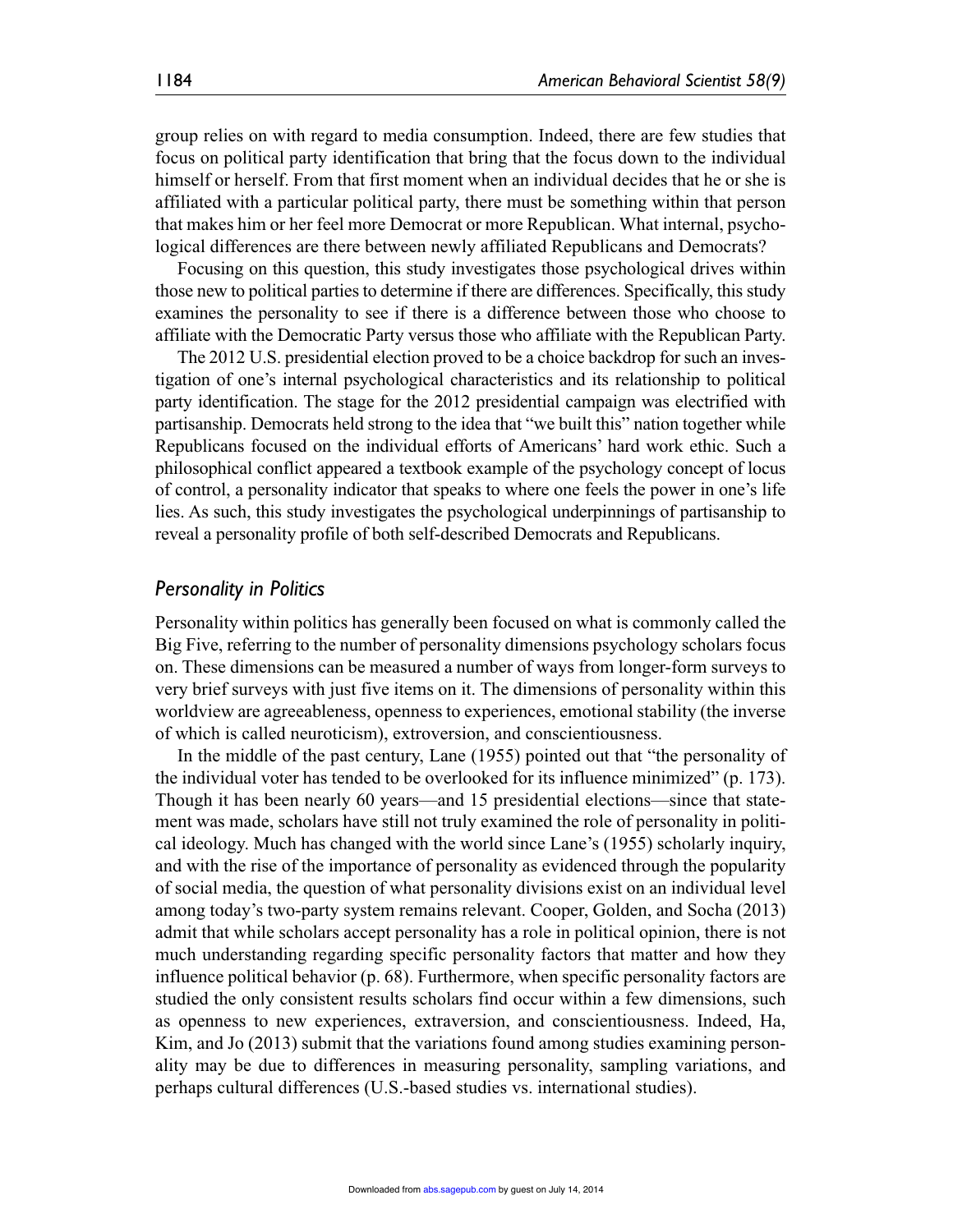Early studies showed that authoritarianism was consistently associated with the Republican Party (Lane, 1955). When looking at Democrats, Lane (1955) found that personality did not play as large of a role regarding party identification for Democrats, however it did for those who were to say they were Independents or Republicans (p. 182).

The resurgence of personality and politics scholarship began around 10 years ago. Caprara, Barbaranelli, and Zimbardo (1999) examined the personality factors with regard to political party identification in Italy. Their findings indicated that extroverts and conscientious people were more likely to align themselves with parties representing distributed justice. Additional international studies have since been conducted in Germany, where Schoen and Schumann (2007) found agreeableness and openness to experiences are key personality factors for liberals. That research also found that liberals in Germany had lower conscientiousness scores. Moving to Belgium, Van Hiel, Cornelis, and Roets (2007) found a positive relationship between conscientiousness and conservatism, as well as a negative relationship between conservatism with openness to experiences and neuroticism (note this study uses the inverse term: emotional stability). Their findings suggest that conservatives have low tolerance for others' beliefs, are averse to change and high in conscientiousness (Van Hiel et al., 2007).

Moving to research in the United States, Gosling and colleagues discovered conscientiousness and openness to experience can predict party identification (Carney, Jost, Gosling, & Potter, 2008; Gosling, Ko, Mannarelli, & Morris, 2002). Like the German study, these U.S.-based studies found liberals were low in consciousness and high in openness to new experiences (Carney et al., 2008; Gosling et al., 2002). Continuing this work in the United States using the five-factor model of personality, Cooper et al. (2013) found openness to experience, agreeableness, conscientiousness, and extraversion help explain public opinion and political behavior. Their results confirm previous work from other scholars that liberals tend to be open to new experiences and low in conscientiousness (Cooper et al., 2013). They found that extraversion has no influence on affiliation, and they posited that emotional stability does not affect affiliation either (Cooper et al., 2013).

Focusing on candidate choice in the 2008 election, Dirilen-Gümüş, Cross, and Dönmez (2012) found personality differences between those who voted for John McCain and those who voted for Barack Obama. The researchers reported that Obama supporters were more agreeable but lower in conscientiousness when compared to McCain supporters (Dirilen-Gümüş et al., 2012). These candidate choice findings are consistent with ideological generalizations made regarding liberals and conservatives internationally.

The state of personality research as it relates to politics was summed by Cooper et al. (2013), who concluded that while research on the effects of conscientiousness and openness to experience was well developed, there were less consistent findings regarding extraversion, agreeableness, and emotional stability. A review of recent literature in ideology and personality (Cooper et al., 2013; Ha et al., 2013; Van Hiel & Mervielde, 2004) reveals that most scholars appear to agree that liberals and conservatives differ on openness to experiences (liberals high, conservatives low) and conscientiousness (liberals low, conservatives high). To some degree, there is also consensus regarding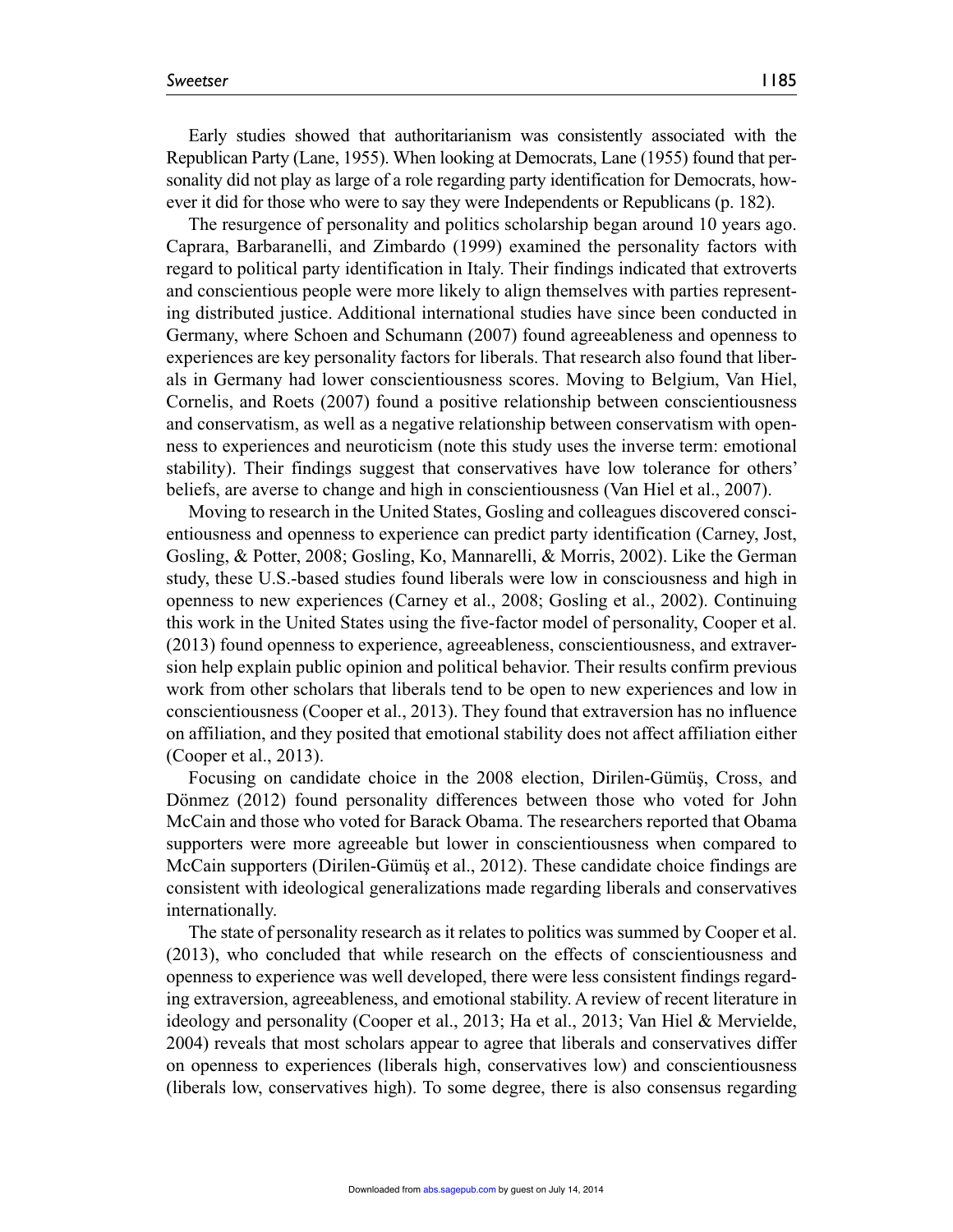agreeableness. Beyond that, there is still much debate about the finer points of ideology and personality. Furthermore, while the majority of studies are limited by their national sampling (be it Italy, Germany, or the United States), it is ideology that is investigated as opposed to actual political party identification. These, though similar, concepts are more than semantically different as even the media will refer to a member of the Republican Party as being "moderate" or even "liberal." As such, it is important for this study to not focus on ideology in the greater sense, but the actual party affiliation to determine the differences between Democrats and Republicans in the United States.

# *Locus of Control*

Even from the early days of measuring locus of control, or the idea of what forces drive one's life, political implications were considered (Gootnick, 1974). Indeed, research was supportive of the idea that locus of control could provide value in predicting political activism (Gore & Rotter, 1963; Strickland, 1965). Yet Levenson and Miller (1976) aptly ask, "Why should people become involved if they feel they have no mastery over the situation?" (p. 199).

Looking at a group of new voters (college freshman), Gootnick (1974) found that Republicans appear to have a more internal control then Democrats. Continuing this work but on a multidimensional level, Gurin, Gurin, and Morrison (1978) note that while liberals appeared to exhibit more external locus of control, this finding appeared in the ideology factor, and not from feelings of less personal control. As one might expect, stronger liberals scored more external on the ideology index (Gurin et al., 1978). Abramowitz (1973) found that liberal activists exhibit higher external scores than conservative activists.

#### *Research Questions*

Given the literature reviewed above, which focuses more on ideology than actual political party affiliation, the following research questions are asked:

*Research Question 1*: What differences in personality occur based on political party identification?

*Research Question 2*: Is there a difference between Democrats and Republicans in one's locus of control?

*Research Question 3*: Is there a relationship between personality and political cynicism? Political information efficacy?

*Research Question 4*: Is there a relationship between locus of control and political cynicism? Political information efficacy?

## **Method**

Using a survey deployed to young voters  $(N = 610)$  through a nonrandom convenience sample on a politically active college campus during the hot phase of the 2012 U.S.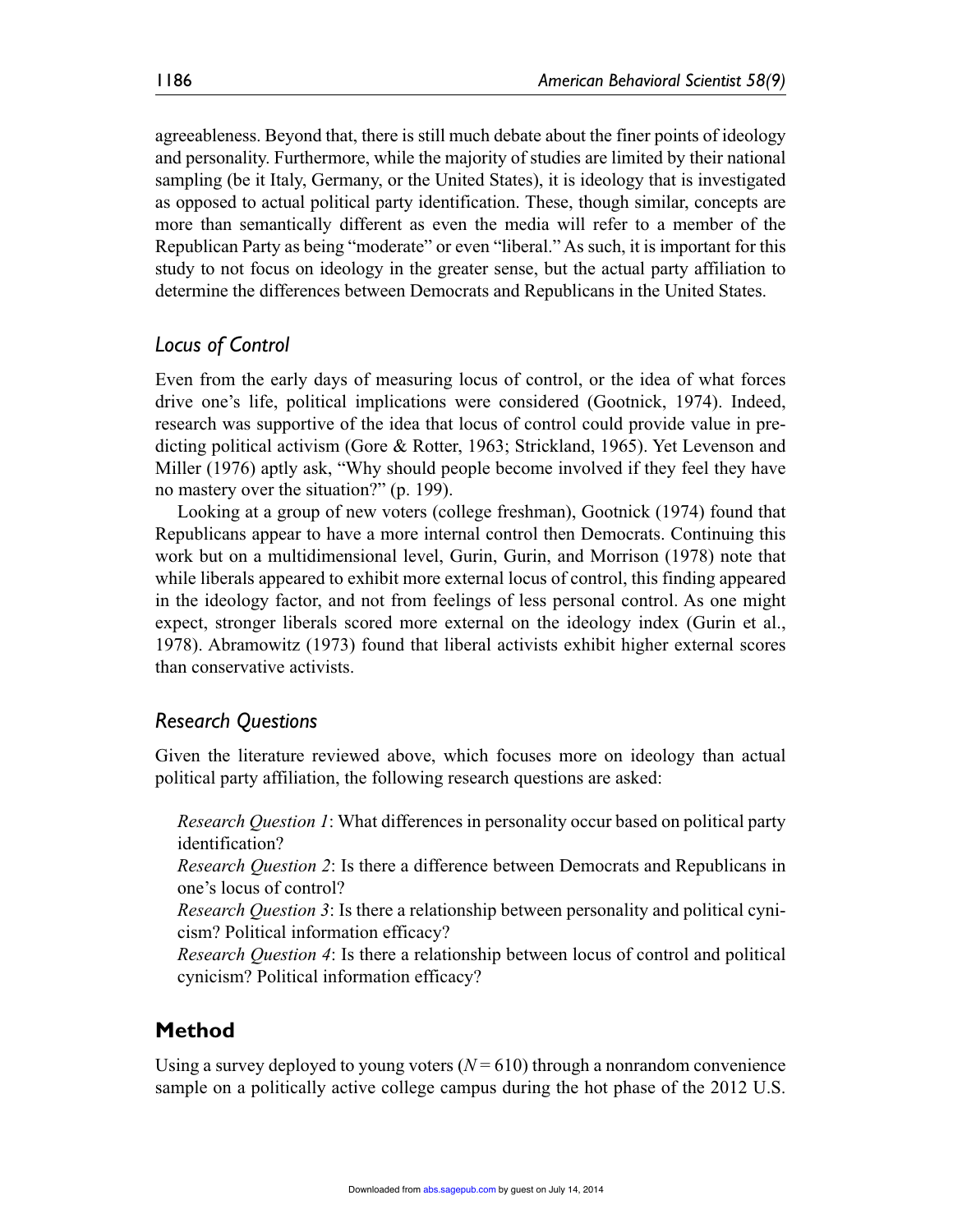presidential election, this study examined a series of psychological measures alongside traditional political variables. Building on Cooper et al.'s (2013) work on personality, this study continues through replication in understanding the specific personality factors that matter while also incorporating new personality-related measures. Such an approach with replication and expansion is widely supported and encouraged throughout the academy in this area because of the relatively scant research to date (Cooper et al., 2013, p. 68; Mondak, Hibbing, Cnache, Seligson, & Anderson, 2010).

The psychological concepts examined in this study were personality and locus of control. The political variables were political party identification, vote choice, as well as characteristics and feeling thermometer for each political party.

#### *Instrument*

Personality was gauged through the brief measure of the Big-Five personality domains (Gosling, Rentfrow, & Swann, 2003). The scale, called the Ten-Item Personality Inventory (TIPI), is a modified and condensed series of 10 statements that examine aspects of personality such as socialization. Gosling et al. (2003) noted that in testing personality through the survey method there are time and space limitations to researchers that make the longer-form personality instruments difficult to implement. Testing the validity of a shorter-format scale against the more traditional instruments, Gosling et al. determined the TIPI scale to be the most "psychometrically superior" of the shorter scales (p. 523). The TIPI measures include two items for each personality construct, which were summed into five separate summative indices:

- 1. *Extraversion* ( $\alpha$  = .783): often described as warmth, assertiveness, talkative and other similar positive outgoing traits toward others (Cooper et al., 2013; Schoen & Schumann, 2007)
- 2. *Agreeableness* (α = .459): often described as sincere, loyal, trusting, forgiving, appreciative, and kind, among other attributes (Cooper et al., 2013; McCrae & John, 1992)
- 3. *Conscientiousness* ( $\alpha$  = .576): refers to the degree to which one can control impulse and is often referred to as organized, resourceful, reliable, thorough, and so on (Cooper et al., 2013; Schoen & Schumann, 2007)
- 4. *Emotional stability* ( $\alpha$  = .569): the inverse label is often used to describe this factor ("neuroticism"), and emotional stability refers to those who are secure, relaxed, and unemotional (Anderson, John, Keltner, & Kring, 2001; Cooper et al., 2013)
- 5. *Openness to experiences* ( $\alpha$  = .399): refers to one's tolerance of diversity, exploration of novelty, curiosity, originality, and sharpness (Cooper et al., 2013; Schoen & Schumann, 2007; Winter, 2003)

In this study, the TIPI items were measured on a 5-point Likert-type scale. Prior to analysis, items were reverse coded as instructed by Gosling et al. (2003). Though the alphas were low, this is to be expected in such a brief and condensed instrument due to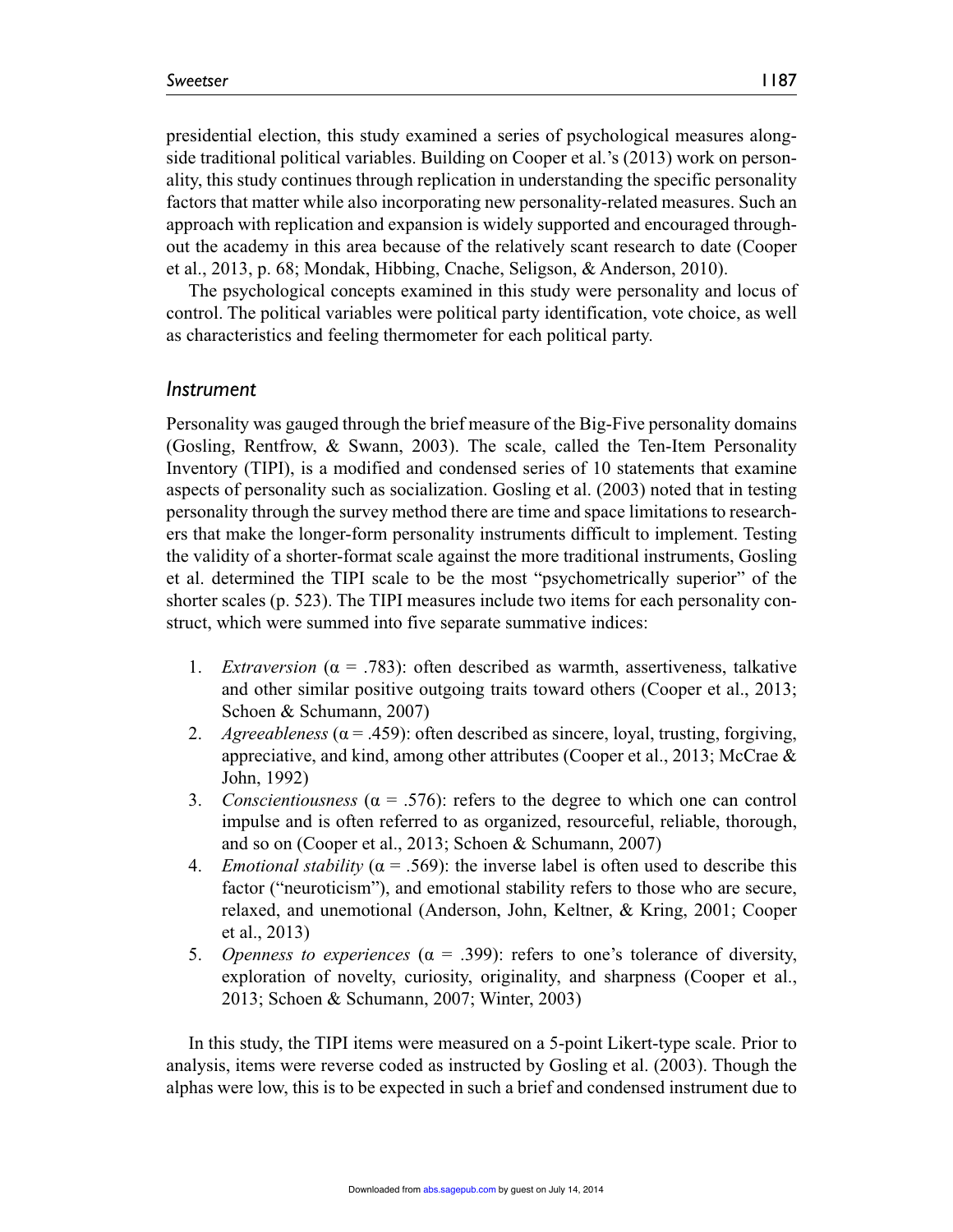the fact there were only two items per construct. TIPI has been used in other political personality scholarship, most notably Ha et al. (2013), who looked at the relationship between personality and political participation measures.

Locus of control, referring to the place from which one feels one's life is directed, was measured using a 13-item series that presented two statements from which respondents were asked to pick the one they most identified with (Rotter, 1966). Values were assigned to each statement, with the external locus of control statements being 1 point each and the internal locus of control statements being 0 points each. An overall score was then created to determine one's locus of control, where a higher number indicates an orientation more toward the external locus of control. The scores range from 0 (*internal locus of control*) to 13 (*external locus of control*). The use of the locus of control measures in relation to political beliefs is not without controversy, however, as Thomas (1970) asserted the internal locus of control items were skewed toward conservatives and questioned the validity of the measure. Even so, the measures have been used since then with that concern disclosed.

Political cynicism was measured through a series of seven items on a 5-point Likert-type scale. Items were reversed coded as needed so that a higher number represented a greater degree of cynicism. As is typically done with this scale, the items were summed into a single unidimensional index to create one overall cynicism value for each respondent ( $\alpha$  = .611). Though the alpha score was low, it is consistent with previous uses of this scale.

Political information efficacy was measured using the Kaid, McKinney, and Tedesco (2007) scale. The three items on this measure were presented on a 5-point Likert-type scale where a higher number indicated a greater degree of political information efficacy. The items were summed into a single index score ( $\alpha$  = .859), in keeping with the traditional treatment of these items.

Political demographic variables included political party identification as either Democrat, Republican, or Independent. Party strength was measured on a 5-point semantic differential scale ranging from weak to strong. Finally, the standard political "feeling thermometer" measure was used, asking participants to rate the "temperature" they felt toward each candidate and each political party as if measured with a thermometer.

#### *Sample*

Given that this study focuses on the personality dimensions and predisposition of people within the political party, it seemed imperative to target the study to new members to the political system. This rationale was grounded in the understanding that with very little experience (i.e., newly eligible voters), people are making a gut decision as to which political party best represents them. Such a proposition is empirically supported, as previous research has found that young people (fresh out of high school) are most influenced by the personality dimension (Lane, 1955). Scholars presume that this is because as membership in a party continues, one finds increasing social pressures put on oneself that may change party membership and affiliation over time (Lane, 1955). That initial decision, however, can be said to be driven by personality.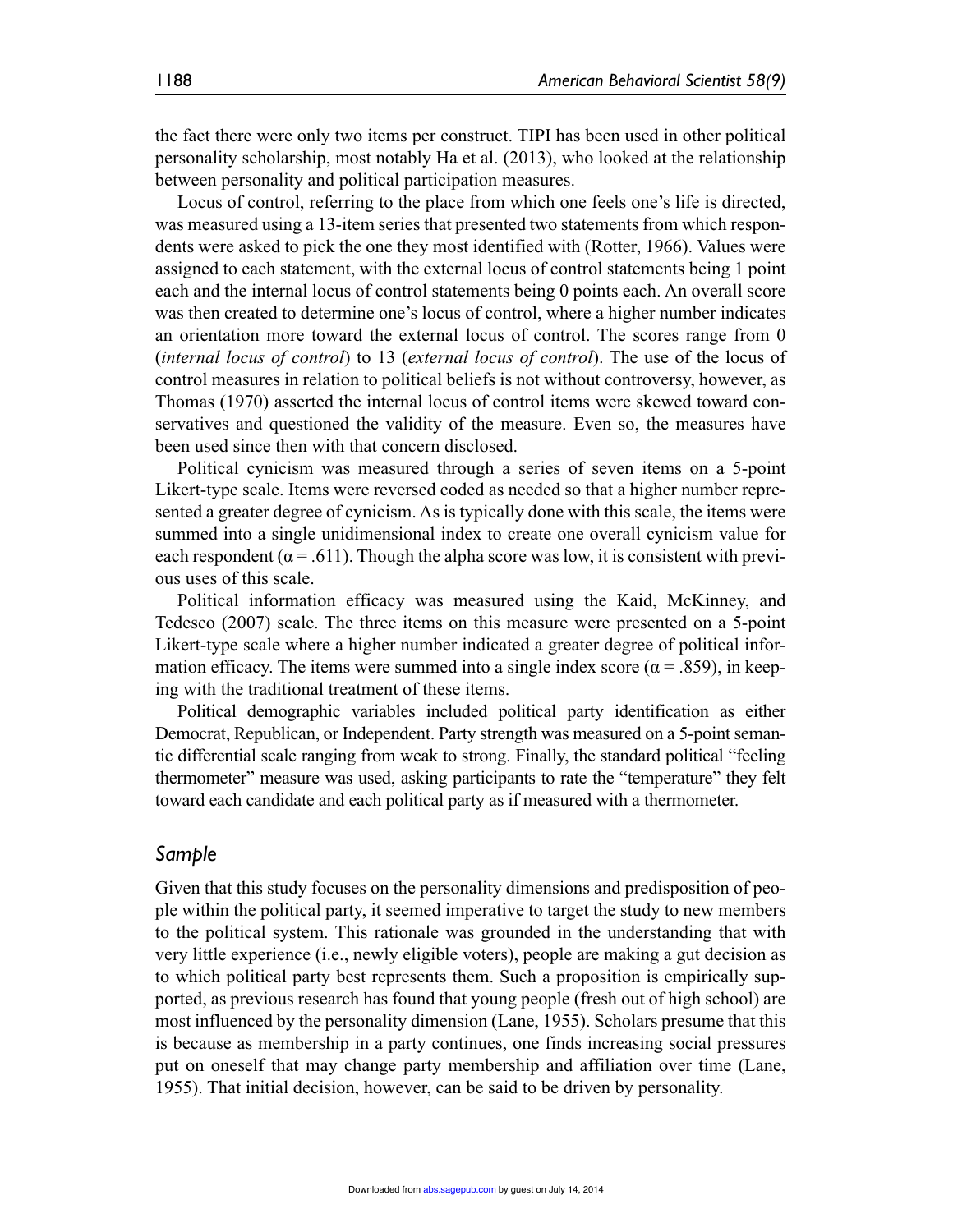The largest group of newly eligible voters is young voters, who have recently come of age immediately prior to an election season. As such, this study targeted young voters on a politically charged college campus to understand the personality of those initially drawn to a particular political party.

The average age of respondents was 19.56 years old  $(SD = 1.47$  years), making them the key target in the "youth vote" demographic. Given their age, this was the first presidential election in which these voters were eligible to participate. Consistent with campus demographics, the sample contained more females  $(n = 458, 75.1\%)$  than males ( $n = 145, 23.8\%$ ).

## **Results**

The majority of respondents in this survey indicated that they were registered voters ( $n =$ 474, 77.7%). Slightly more than half self-identified as being Republican (*n* = 345, 56.6%), a quarter as being Democrat  $(n = 149, 24.4\%)$ , and  $17.5\%$   $(n = 107)$  as being "Independent." Strength of party identification revealed a rather neutral nonpartisan ideology among this sample  $(M = 2.73, SD = 1.14)$ . When respondents were asked for whom they would vote if the election were held that day, almost 1 out of 5 remained undecided  $(n = 116, 19.0\%)$ , half indicated Republican candidate Mitt Romney  $(n = 325, 53.3\%)$ , and a quarter said Barack Obama (*n* = 151, 24.8%). Looking at feeling thermometer readings, respondents were most warm toward the Republican Party  $(M = 59.00, SD = 31.23)$ , followed by candidate Mitt Romney ( $M = 53.51$ ,  $SD = 30.77$ ), the Democratic Party ( $M = 41.75$ ,  $SD =$ 31.55), and candidate Barack Obama ( $M = 39.28$ ,  $SD = 34.43$ ). It should be noted, however, that these "thermometer" temperatures for all are rather cool readings.

## *Personality*

In looking at the personality domains measured through TIPI, respondents were scored on two variables each for the five personality constructs. Respondents overall rated slightly higher than neutral on extraversion (*M* = 7.19, *SD* = 1.90), agreeableness (*M*  $= 7.31, SD = 1.44$ ), and emotional stability ( $M = 7.08$ ,  $SD = 1.57$ ). Respondents rated themselves very high on conscientiousness  $(M = 8.31, SD = 1.43)$  and openness to new experiences  $(M = 7.96, SD = 1.37)$ . See Table 1 for individual item scores. With regard to locus of control, respondents overall indicated a somewhat internal locus of control  $(M = 5.33, SD = 2.11).$ 

#### *Political Measures*

The respondents in this survey were slightly cynical, though very close to neutral, regarding their outlook toward politics ( $M = 22.92$ ,  $SD = 3.75$ ). They were most cynical regarding politicians agreeing that "one cannot always trust what a politician thinks" ( $M = 4.01$ ,  $SD = 0.79$ ), closely followed by concern that the politicians would not do the right thing ( $M = 3.98$ ,  $SD = 0.90$ ). Respondents were least cynical about their own power in politics, slightly disagreeing with the statement that "whether I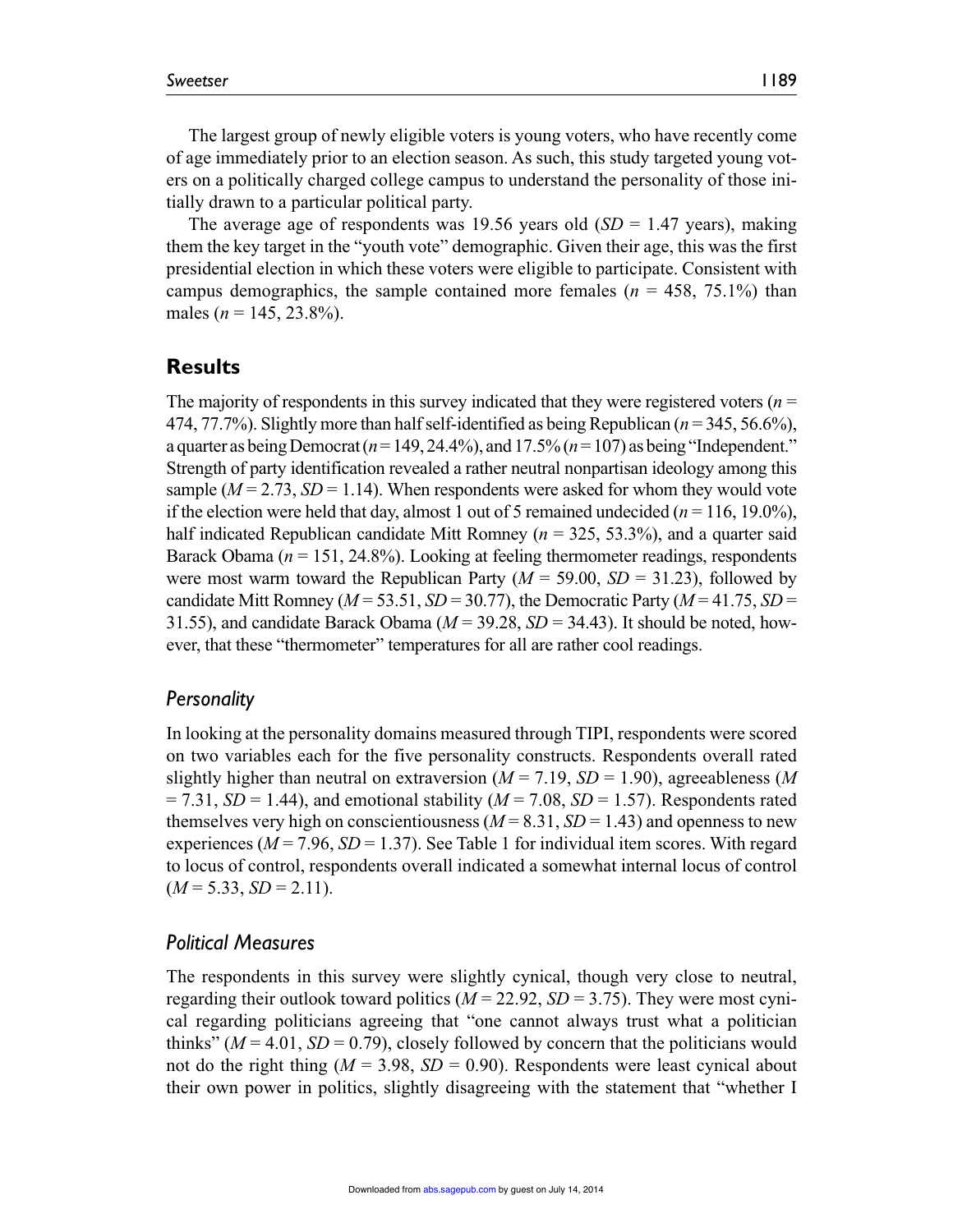|                                     | Mean scores            |                           |                           |
|-------------------------------------|------------------------|---------------------------|---------------------------|
|                                     | Overall<br>$(N = 610)$ | Democratic<br>$(n = 149)$ | Republican<br>$(n = 345)$ |
| <b>Extraversion index</b>           | 7.19                   | 7.04                      | 7.36                      |
| Extraverted, enthusiastic           | 3.84                   | 3.78                      | 3.93                      |
| Reserved, quiet (reversed)          | 3.36                   | 3.27                      | 3.44                      |
| Agreeableness index                 | 7.31                   | 7.26                      | 7.33                      |
| Critical, quarrelsome (reversed)    | 3.32                   | 3.26                      | 3.34                      |
| Sympathetic, warm                   | 3.99                   | 4.00                      | 4.00                      |
| Conscientious index                 | 8.31                   | 8.00                      | 8.54                      |
| Dependable, self-disciplined        | 4.26                   | 4.17                      | 4.35                      |
| Disorganized, careless (reversed)   | 4.06                   | 3.83                      | 4.19                      |
| Emotional stability index           | 7.08                   | 7.00                      | 7.09                      |
| Anxious, easily upset (reversed)    | 3.32                   | 3.31                      | 3.29                      |
| Calm, emotionally stable            | 3.77                   | 3.70                      | 3.81                      |
| Openness to experiences index       | 7.96                   | 8.18                      | 7.88                      |
| Open to new experiences, complex    | 4.10                   | 4.26                      | 4.03                      |
| Conventional, uncreative (reversed) | 3.86                   | 3.92                      | 3.85                      |

**Table 1.** Big-Five Personality Domain Scores on the Ten-Item Personality Inventory.

Items were measured on a 5-point Likert-type scale.

vote or not has no influence in politics"  $(M = 2.41, SD = 1.11)$  and their feelings of control about what the government does  $(M = 2.57, SD = 0.96)$ .

Overall, respondents did not appear to feel efficacious about their amount of political information. The political information efficacy index score indicated low efficacy  $(M =$ 9.05, *SD* = 2.79). The only political information efficacy statement that respondents agreed to was an item that said, "I feel that I have a pretty good understanding of the important political issues facing the county" ( $M = 3.26$ ,  $SD = 1.01$ ). Respondents disagreed with statements about feeling well-qualified to participate in politics  $(M = 2.94, SD = 2.86)$  and being better informed about politics than most people  $(M = 2.86, SD = 1.07)$ .

#### *Personality and Political Party Identification*

An analysis of variance was conducted on each of the five personality indices based on political party identification (Democrat, Independent, Republican). There were main effects for political party with conscientiousness,  $F(2, 593) = 9.62$ ,  $p \le 0.001$ . The other four personality factors did not result in statistically significant mean differences based on political identification cell.

A follow-up Bonferroni post hoc test showed interaction effects for the differences in conscientiousness based on political party identification. Republicans displayed greater conscientiousness than both Democrats (mean difference  $= 0.53$ ,  $p \le .001$ ) and Independents (mean difference =  $0.48$ ,  $p \le .01$ ).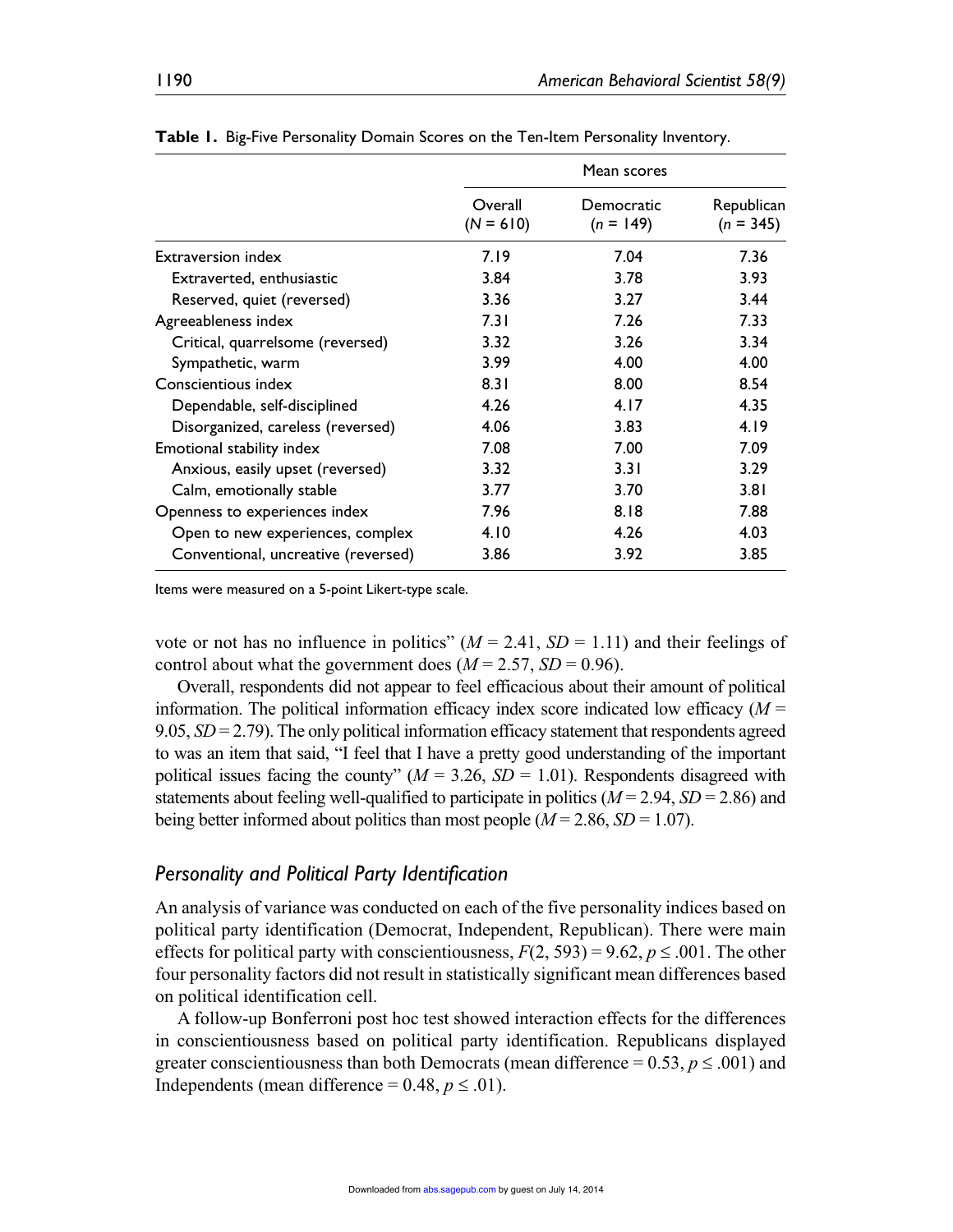Moving to the feeling thermometer scores where respondents rated each candidate and each political party as if on a temperature gauge, differences were examined using a series of analyses of variance tests. Main effects were found for feeling thermometers for Barack Obama,  $F(2, 598) = 34051$ ,  $p \le .001$ ; Mitt Romney,  $F(2, 598) = 200.88$ ,  $p \le 0.001$ ; the Democratic Party,  $F(2, 598) = 214.12$ ,  $p \le 0.001$ ; and the Republican Party,  $F(2, 295) = 214.12, p \le .001$ .

A series of Bonferroni post hoc tests revealed mean differences and interaction effects. As might be expected, Republicans rated their party (mean difference  $= 46.15$ ,  $p \le .001$ ) and their candidate (mean difference = 45.75,  $p \le .001$ ) higher than Democrats; similarly, Democrats rated their party (mean difference =  $49.66$ ,  $p \le 0.001$ ) and their candidate higher (mean difference = 59.45,  $p \le 0.001$ ) than Republicans.

Looking only at the mean differences between Independents and those from other parties, it appears that that Independents rated the Democratic Party more warmly (mean difference = 26.25,  $p \leq .001$ ) than the Republican Party (mean difference = 23.40,  $p \le 0.001$ ). When rating the Republican Party on the feeling thermometer, Independents rated it more highly than the Democrats did (mean difference = 15.99, *p*  $\leq$  .001) but not as warmly as Republicans (mean difference = 30.16,  $p \leq$  .001). Independents rated Barack Obama more warmly than Republicans (mean difference = 28.85,  $p \leq .001$ ) but not as highly as Democrats (mean difference = 30.59 with Democrats warmer,  $p \leq .001$ ). Independents rated Mitt Romney more warmly than Democrats (mean difference =  $20.61$ ,  $p \le 0.001$ ) but not as highly as Republicans (mean difference = 25.13 with Republicans warmer,  $p \le 0.001$ ).

#### *Locus of Control and Political Party Identification*

An analysis of variance was conducted on the locus of control index based on political party identification (Democrat, Independent, Republican), resulting in main effects,  $F(2, 597) = 3.11$ ,  $p \le 0.001$ . A follow-up Bonferroni post hoc test showed interaction effects. Democrats displayed a greater external locus of control than Republicans (mean difference = 0.88,  $p \leq .001$ ) and Independents had a greater external locus of control than Republicans (mean difference =  $1.04$ ,  $p \le 0.001$ ). There was not a statistically significant different between Democrats and Independents.

### *Personality, Political Cynicism, and Political Information Efficacy*

A series of Pearson correlations were run between the personality indices with political cynicism and political information efficacy. Though many were statistically significant results, they were also all weak below a threshold correlation value of .30. Political cynicism correlated significantly yet extremely weakly with openness to experiences ( $r = .09$ ,  $p \le .05$ ), emotional stability ( $r = .08$ ,  $p \le .05$ ), conscientiousness ( $r = .10$ ,  $p \le .05$ ), agreeableness ( $r = -.13$ ,  $p \le .001$ ), and extraversion ( $r = .12$ ,  $p \leq .005$ ). Political information efficacy correlated significantly yet extremely weakly with openness to experiences ( $r = -0.08$ ,  $p \le 0.05$ ) and extraversion ( $r = -1.10$ ,  $p \leq .01$ ).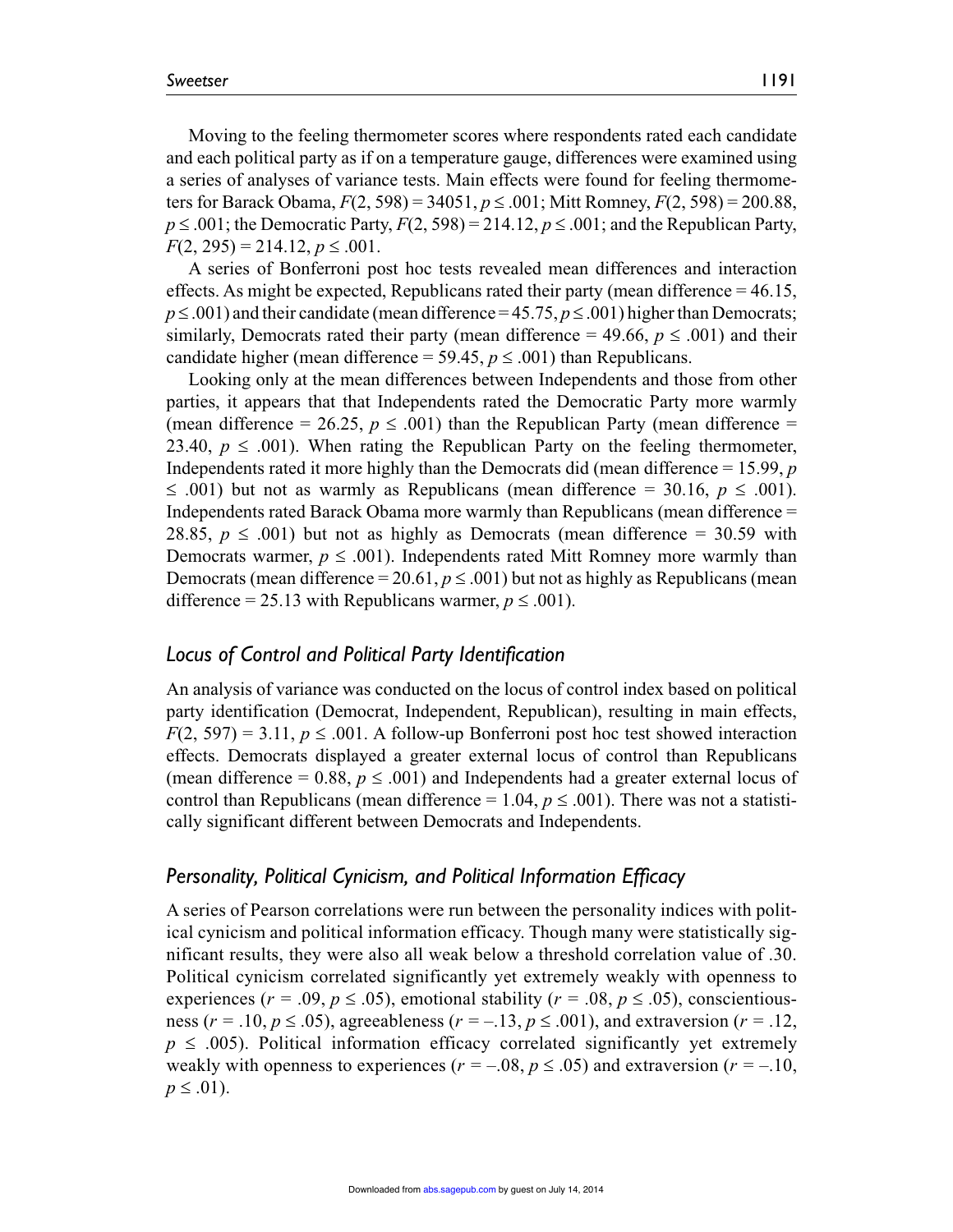# *Locus of Control, Political Cynicism, and Political Information Efficacy*

Pearson correlations were run between the locus of control index with both political cynicism ( $r = -0.30$ ,  $p \le 0.001$ ) and political information efficacy ( $r = -0.23$ ,  $p \le 0.001$ ). Though weak, both resulted in statistically significant results.

## **Discussion**

The results here further underscore what scholars have begun to understand about the role personality plays in political decisions. Other scholars have focused on political participation and action, and some on political party ideology. Closely related, yet distinctly different in more than just semantics, this study focused on political party identification and its relationship to personality.

The findings here indicate that what we know about liberals indeed holds true for Democrats to some degree. Democrats, like earlier research on liberals has shown, appear to have an extrinsic locus of control whereas Republicans appear to have an intrinsic locus of control just as research has told us conservatives do.

Independents, a group here that appeared to more closely identify with liberals than conservatives, interestingly had higher levels of conscientiousness than Democrats. That said, with regard to locus of control they were more like Democrats than Republicans exhibiting a more external locus of control. This is a signal that Independents, an increasingly popular identification for young people who don't feel at place within the traditional two-party political system, deserve much more scholarly attention. To this point of popularity, nearly one in five respondents in this survey categorized themselves as Independent. Previous studies examining political ideology and party identification have not reported such high levels of groups who would not formally associate themselves with a party. In some ways it appears Independents in this sample are more like Democrats (candidate preference, party liking, locus of control) and in others they are more like Republicans (personality dimension). This combination of Independents truly being somewhere in between the traditional two parties in the United States warrants additional research to more finely uncover the differences between people who identify themselves as Independents and perhaps understand why they are not interested in officially affiliating with a party.

Less fruitful in this study was the idea that certain political variables such as political information efficacy and political cynicism are strongly related to personality. Future studies should continue to investigate which variables are at play in the political process and how personality relates to these variables.

In summary, this study not only provides the important work of continued replication called for by Cooper et al. (2013) but also furthers deepens empirical knowledge by defining political variables such as political party identification more precisely than merely political ideology. The findings here, when considered with the sum of research in this area, suggest that there are differences in personality based on whether the lens is ideology or identification.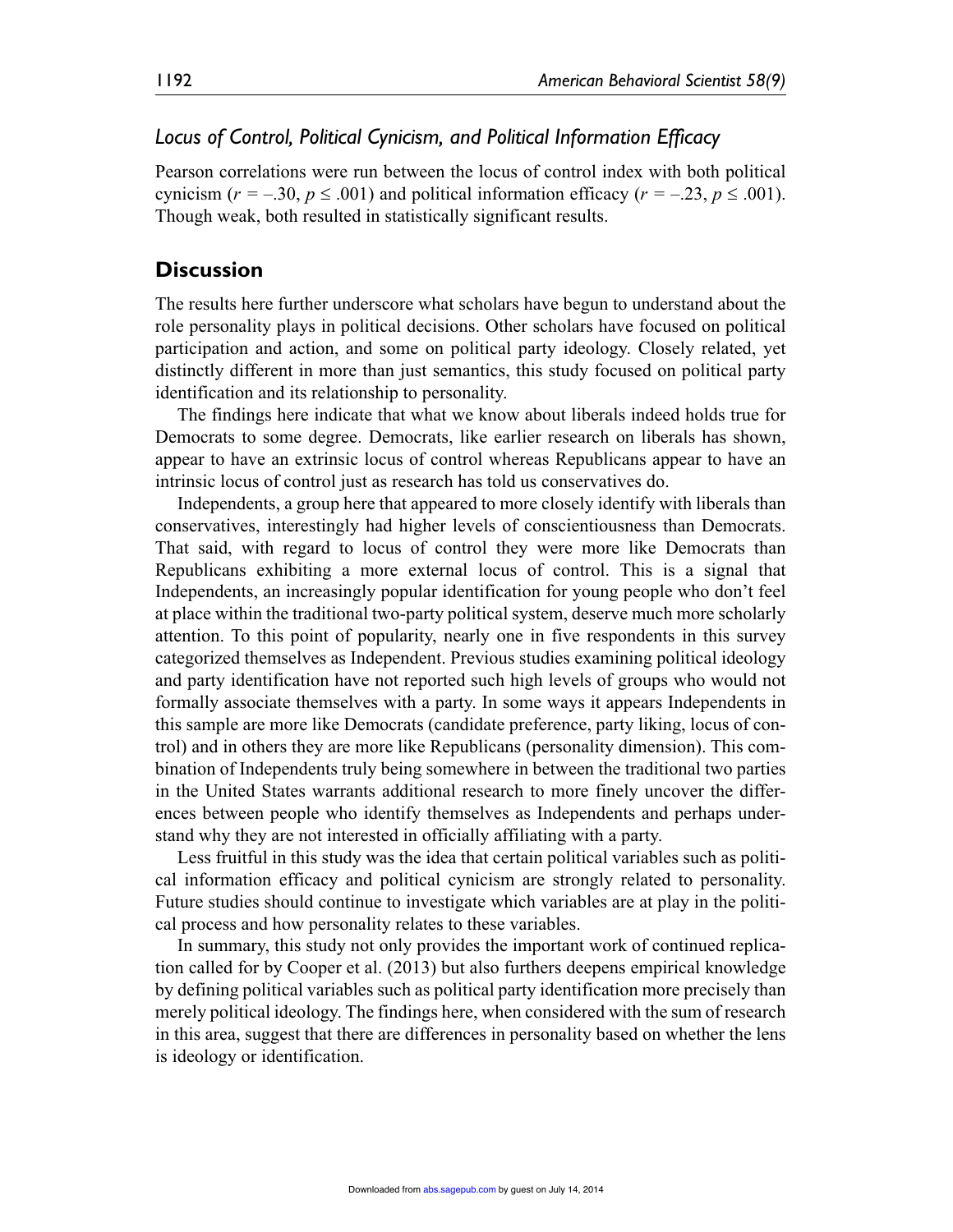#### **Declaration of Conflicting Interests**

The author declared no potential conflicts of interest with respect to the research, authorship, and/or publication of this article.

#### **Funding**

The author received no financial support for the research, authorship, and/or publication of this article.

#### **References**

- Abramowitz, S. I. (1973). The comparative competence-adjustment of student left social-political activists. *Journal of Personality*, *41*, 244-260.
- Anderson, C., John, O. P., Keltner, D., & Kring, A. M. (2001). Who attains social status? Effects of personality and physical attractiveness in social groups. *Journal of Personality and Social Psychology*, *81*, 116-132.
- Caprara, G. V., Barbaranelli, C., & Zimbardo, P. G. (1999). Personality profiles and political parties. *Political Psychology*, *20*, 175-197.
- Carney, D. R., Jost, J. T., Gosling, S. D., & Potter, J. (2008). The secret lives of liberals and conservatives: Personality profiles, interaction styles, and the things they leave behind. *Political Psychology*, *29*, 807-840.
- Cooper, C. A., Golden, L., & Socha, A. (2013). The big five personality factors and mass politics. *Journal of Applied Social Psychology*, *43*, 68-82.
- Dirilen-Gümüş, O., Cross, S. E., & Dönmez, A. (2012). Who voted for whom? Comparing supporters of Obama and McCain on value types and personality traits. *Journal of Applied Social Psychology*, *42*, 2879-2900.
- Gootnick, A. T. (1974). Locus of control and political participation of college students: A comparison of unidimensional and multidimensional approaches. *Journal of Consulting and Clinical Psychology*, *42*, 54-58.
- Gore, P. M., & Rotter, J. B. (1963). A personality correlate of social action. *Journal of Personality*, *31*, 58-64.
- Gosling, S. D., Ko, S. J., Mannarelli, T., & Morris, M. E. (2002). A room with a cue: Judgments of personality based on offices and bedrooms. *Journal of Personality and Social Psychology*, *82*, 379-398.
- Gosling, S. D., Rentfrow, P. J., & Swann, W. B., Jr. (2003). A very brief measure of the Big-Five personality domains. *Journal of Research in Personality*, *37*, 504-528.
- Gurin, P., Gurin, G., & Morrison, B. M. (1978). Personal and ideological aspects of internal and external control. *Social Psychology*, *41*, 275-296.
- Ha, S. E., Kim, S., & Jo, S. H. (2013). Personality traits and political participation: Evidence from South Korea. *Political Psychology*, *34*, 511-532.
- Kaid, L. L., McKinney, M., & Tedesco, J. (2007). Political information efficacy and young voters. *American Behavioral Scientist*, *50*, 1093-1111.
- Lane, R. E. (1955). Political personality and electoral choice. *American Political Science Review*, *49*, 173-190.
- Levenson, H., & Miller, J. (1976). Multidimensional locus of control in sociopolitical activists of conservative and liberal ideologies. *Journal of Personality and Social Psychology*, *33*, 199-208.